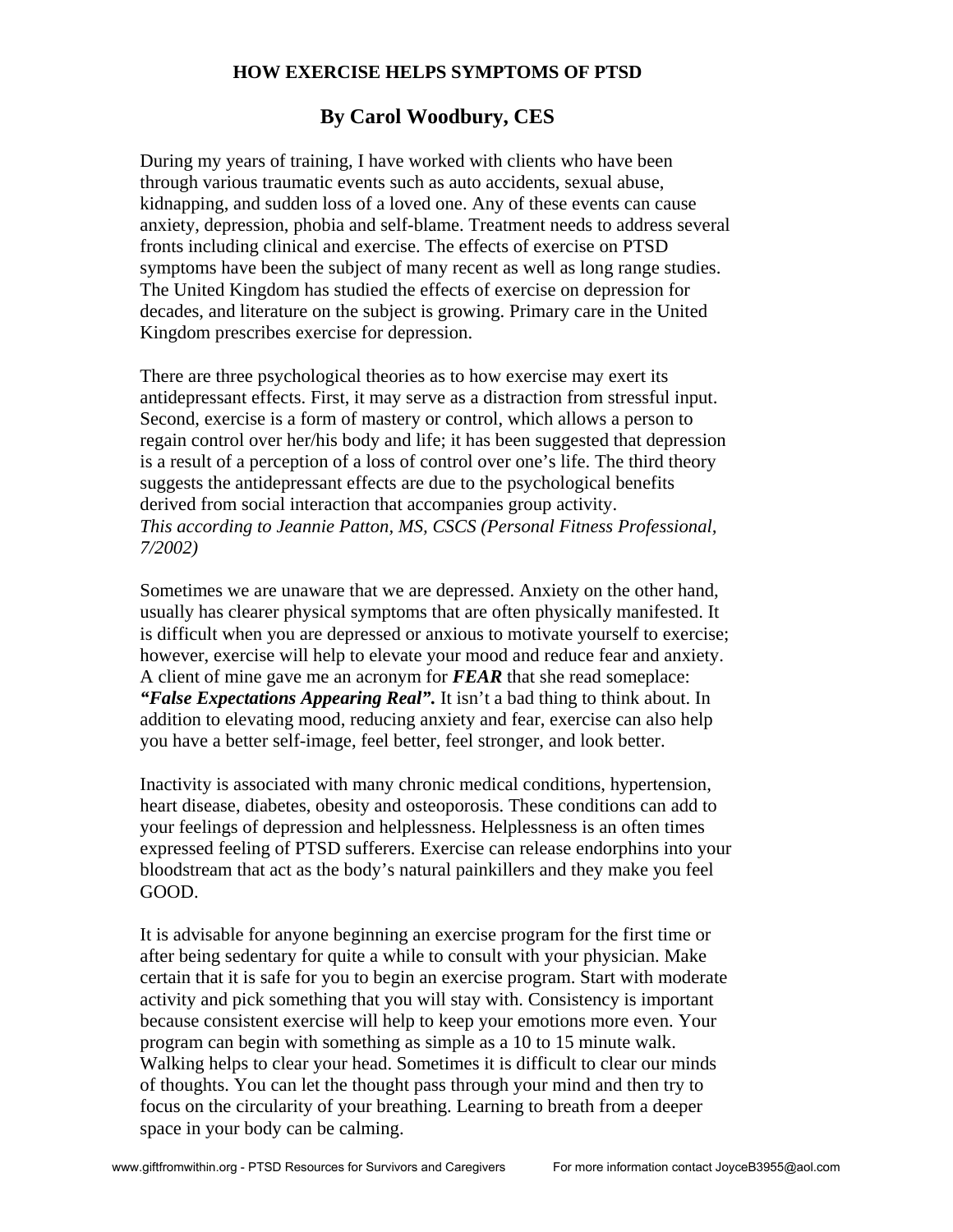Ritual surrounding your exercise is helpful as well. You want exercise to be a pleasurable experience. Beginning an exercise program can be the most difficult part of exercise. So, after walking, taking an aerobics class, a cycling class, etc. try a few minutes of quiet meditation or meditation with soothing music or a warm bubble bath or arrange to meet a friend for coffee. Sometimes these little rewards help us to stay motivated to keep our exercise program consistent.

The majority of studies show that exercise has an antidepressant effect. It is important for fitness professionals to recognize and promote emotional and physical fitness as essential to the ability to take control of your life; this supports the current trend in exercise programming toward mind/body exercise. Goals should be focused on maintaining and/or increasing overall fitness, improving mood, self-concept and work behavior and decreasing depression and anxiety.

T'ai Chi and Chi Kung (or Qigong) is a good example of a type of exercise that is mind/body based and can help with depression and anxiety. It is meditative movement, that has the ability to focus us, center us and bring us back into ourselves – providing a safe space inside. One client who came to me was sent by a therapist because this client was frightened to leave home as a result of a serious trauma. This client needed to be in a place where it felt safe to be. The client found it difficult to interact with other people and was somewhat isolated in behavior. This particular client was not ready at the time the classes began to continue coming. The fear from the situation experienced was still too strong. This client came only a few times. We talked about it and concluded that perhaps, it would be best that a few weeks go by before he/she begins again. The therapist felt that the T'ai Chi and Chi Kung would help the client to find her/his center again which is the way that T'ai Chi and especially Chi Kung work. I highly recommend Chi Kung because it boosts your energy while it calms you.

Another client has been in one of my cardiovascular fitness classes for some time. This particular client was suffering from mild depression and anxiety due to childhood abuse. In addition to working with a mental health therapist, this client decided to start exercising for the first time in many years. Regular exercise really helps this client regulate depression and anxiety, however; there are times when the depression and anxiety come up, don't feel that this is the ultimate cure, but it really helps self-control.

Aerobic classes such as cycling classes are a very good way to experience increased endorphins, improve cardiovascular fitness and not worry about how coordinated you are. Cycling is an activity that you can self-regulate and that can range in intensity level from light to moderate to hard. It is easy on the joints, performed in a group setting with music that is stimulating and with an instructor choreographing the ride. While it is a group activity, you are still riding for yourself and not in competition with the other riders. Perhaps the most difficult aspect of beginning a cycling program is getting used to the seat….invest in a gel seat if you haven't spent much time on a bike.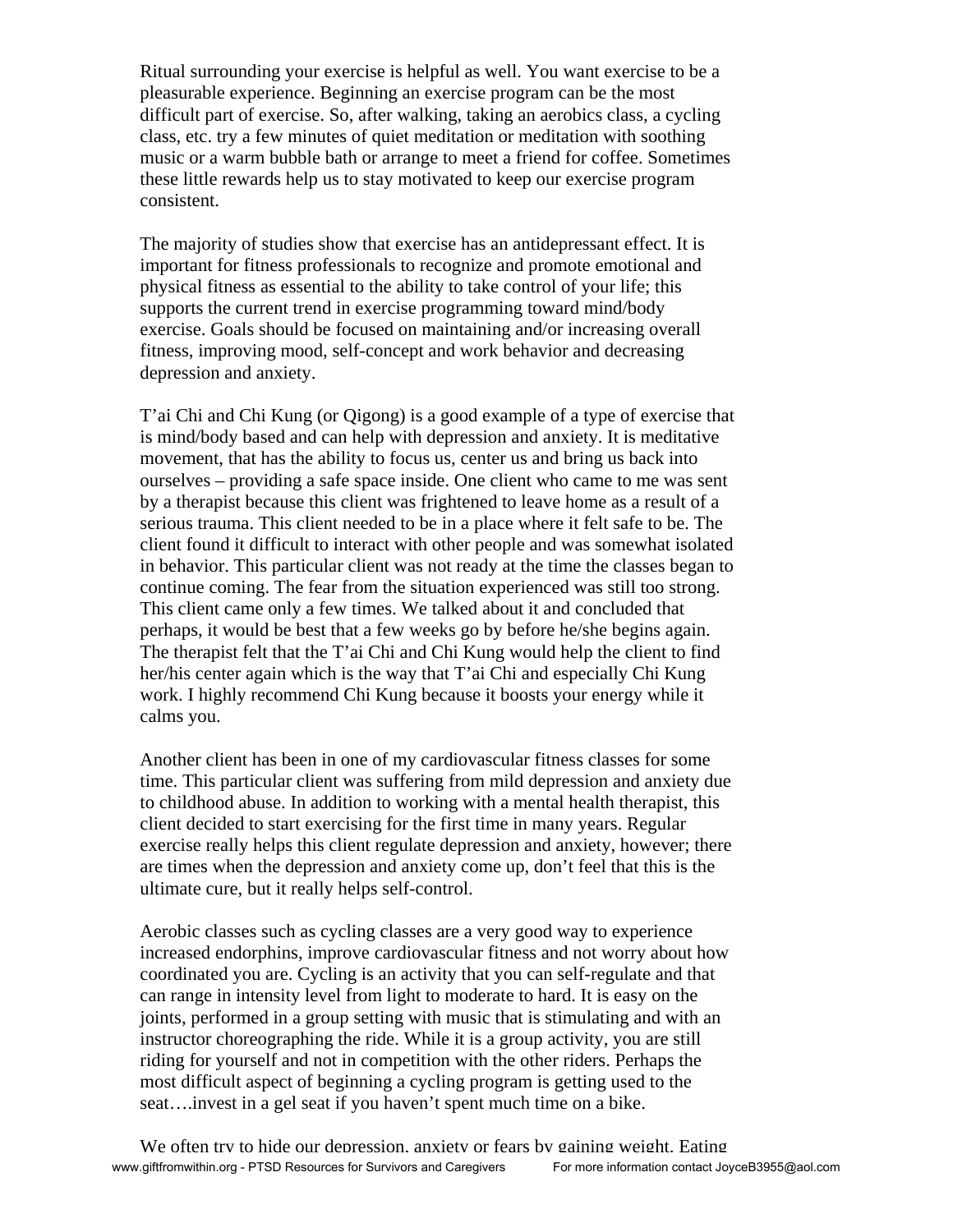is a good source of nurturing. It is often an unconscious act. When we eat, our brain releases a chemical, dopamine that causes us to feel pleasure. However, in a recent study published in Lancet Magazine, PET scans were done on obese and non-obese people and researchers found that the availability of dopamine receptors were significantly lower in those who were obese (this can cause the obese person to eat more to get that "good" feeling). In a study published by HealthSource, the production of dopamine might also be linked to addictivetype behaviors.

One of my lifestyle and weight management clients suffered from morbid obesity as a result of losing both parents as a child. This client had tremendous guilt surrounding their death and that created the PTSD condition, (I am not a mental health professional, this condition was previously diagnosed by a therapist). We began a small group, 12-week program of lifestyle changes: including awareness of eating habits and regular exercise. Naturally, because of this client's physical condition, exercise was limited to gentle, seated strength training. We utilized "tubing" to work the muscles through a range of motion. On off days, this client agreed to perform 3-ten minute walking sessions on her own at least every other day. Sometimes this was not possible. However, this client felt changes in level of depression and self-control within the first three weeks of the program. In part, this client felt the program was designed in such a way as to be nonjudgmental and the facilitator and the group was very supportive. This particular client felt tools were given during the 12-week session to be able to continue along a more healthful path.

Exercise should be used as a healthful adjunct to working with a trained mental health professional. It is important that you take precautions when first beginning a fitness program. Wherever you go, need to feel comfortable to you, there should be a screening process including filling out a health and lifestyle questionnaire. Your medications, if any will need to be listed. Antidepressants can cause increased heart rate, insomnia, weight gain, dizziness, drowsiness or withdrawal. The fitness professional with which you are working will need to know this to be able to plan a safe and effective program for you. Unfortunately, some people feel there is a stigma attached to taking antidepressants and may be embarrassed to let the fitness trainer know this information. The information you provide is confidential and nonjudgmental.

It has been found that general guidelines recommended for improving depression, anxiety, etc. is 30 to 40 minutes of aerobic activity 5 days per week. With that you want to perform a 5 to 10 minute warm-up and cool-down with stretching. Work at an intensity rate between 60 to 70% of maximum heart rate. If you are on medications that depress or increase heart rate or on diuretics or hypertension medications, have a fitness professional explain and make you familiar with the Rate of Perceived Exertion Chart so you can keep track of your intensity.

In order to increase your motivation and adherence to a program, make certain the program is fun, convenient, free of hassle and challenging. Group participation can promote social interaction. If social interaction is difficult for you at first, seek out the services of a certified personal trainer. It is important www.giftfromwithin.org - PTSD Resources for Survivors and Caregivers For more information contact JoyceB3955@aol.com